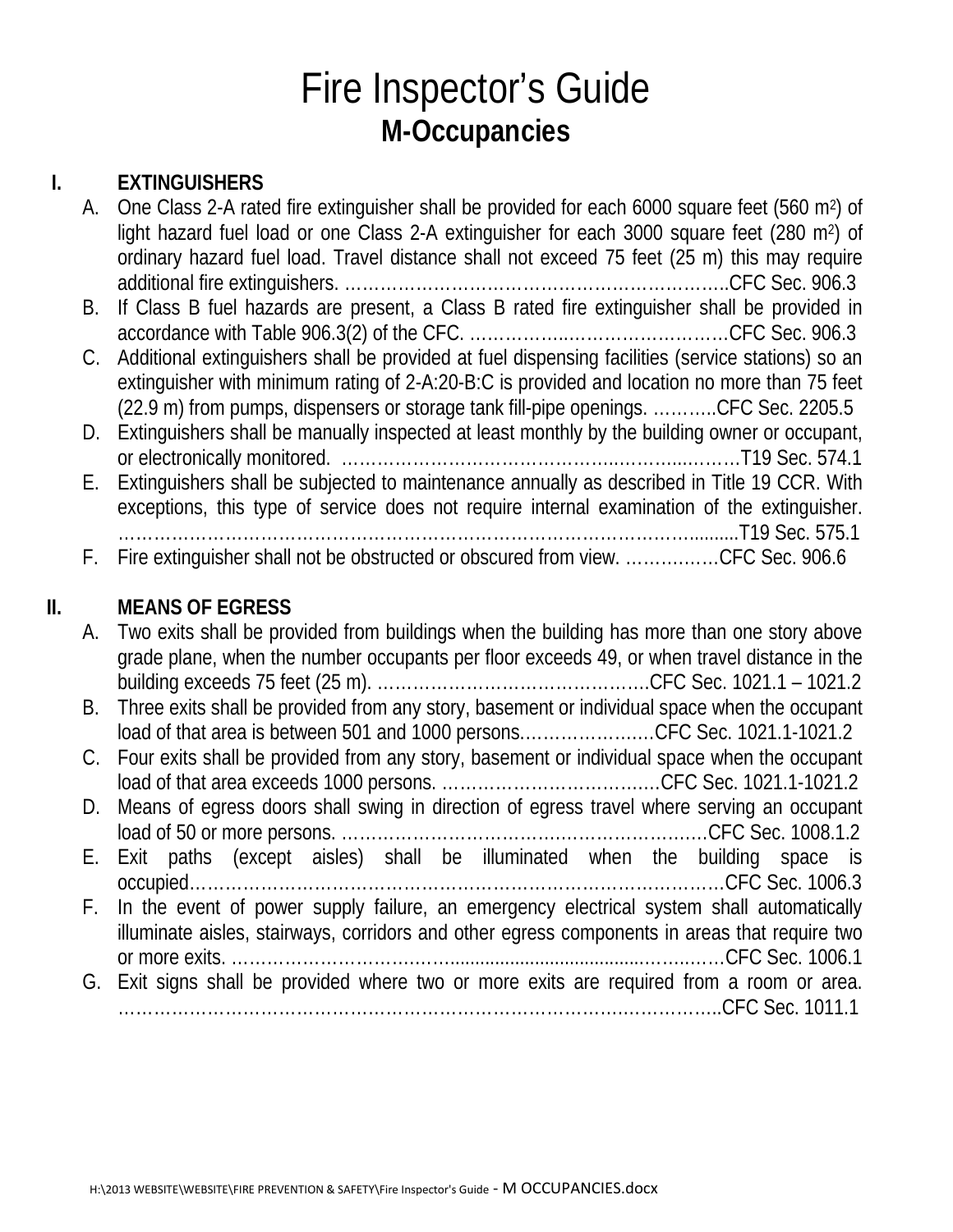# Fire Inspector's Guide **M-Occupancies (Continued)**

### **MEANS OF EGRESS (CONTINUED)**

- H. Exit signs shall be internally or externally illuminated at all times; signs shall be connected to an emergency power system that provides illumination for not less than 90 minutes in case of primary power loss. ………………………………………………....……….....CFC Sec. 1011.5.3
- I. Egress doors shall be readily operable from the egress side without the use of a key or special knowledge or effort.

Exception: The main exterior door or doors are permitted to be equipped with key operated locking devices from the egress side provided a sign is posted on the egress side stating "This door to remain unlocked when building is occupied". …….…..……….….CFC Sec. 1008.1.9.3

- J. The common path of egress travel shall not exceed 75 feet. ………………....CFC Sec. 1014.3
- K. Manually operated flush bolts or surface bolts are not permitted. …….... CFC Sec. 1008.1.9.4
- L. Required exit accesses, exits or exit discharges shall be continuously maintained free from obstructions or impediments to full instant use in the case of fire or other emergency. …………………………………………………………………………………………CFC Sec. 1030.2
- M. Corridors shall not be less than 44 inches (1120 mm) in width for required occupant capacity of 50 or more, and 36 inches (914 mm) for a required occupant capacity of less than 50. ………………………………………………..…………………………………….…CFC Sec. 1018.2
- N. Minimum clear aisle width shall not be less than 36 inches (914mm). ……. CFC Sec. 1017.4
- O. Where seating is located at a table or counter and is adjacent to an aisle, the measurement of required clear width of the aisle shall be made to a line 19 inches (483 mm) away from and parallel to the edge of the table or counter. ………………………….……..CFC Sec. 1014 7.4.3

#### **III. HOUSEKEEPING**

- A. Storage of combustible materials in buildings shall be orderly, with storage separated from heating devices by distance or shielding so that ignition cannot occur…………..CFC Sec. 315.2
- B. Combustible waste containers larger than 40 gallons (0.15 m<sup>3</sup>) shall be constructed of noncombustible material or approved combustible material and provided with a lid. ………………………………………………………….…………………………….CFC Sec. 304.3.2
- C. Combustible waste containers larger than 1.5 cubic yards (1.15 m<sup>3</sup>) shall not be stored in buildings or placed within 5 feet (1524 mm) of combustible walls, openings or combustible roof eave lines. …………………………………………………..………………..……..CFC Sec. 304.3.3
- D. Materials susceptible to spontaneous ignition, such as oily rags, shall be stored in a listed disposal container. …………………………………………………………………CFC Sec. 304.3.1
- E. Combustible material shall not be stored in boiler rooms, mechanical rooms or electrical equipment rooms. ……………………………………………………………........CFC Sec. 315.2.3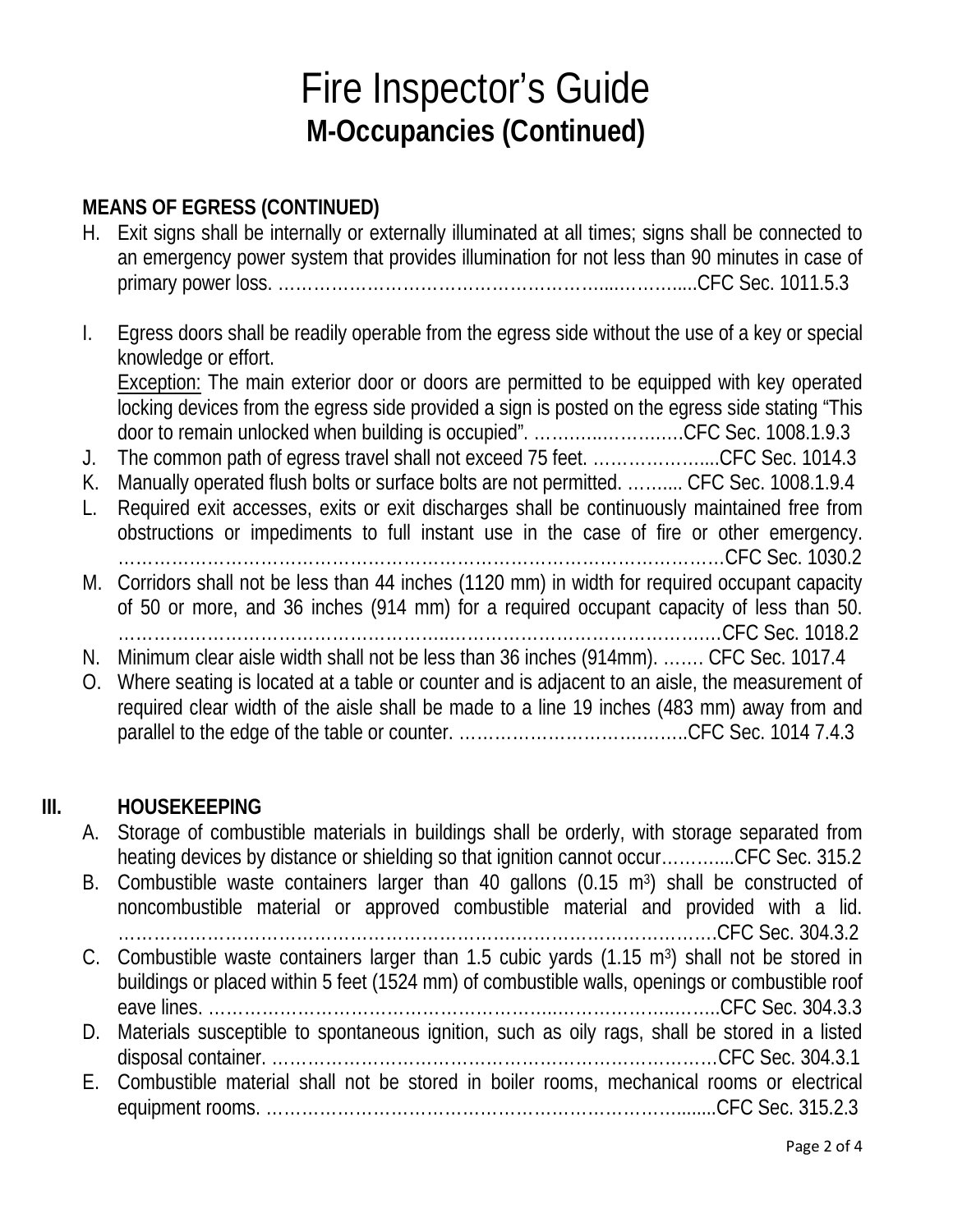## Fire Inspector's Guide **M-Occupancies (Continued)**

#### **HOUSEKEEPING (CONTINUED)**

F. Storage shall be maintained 2 feet (610 mm) or more below the ceiling in nonsprinklered areas of buildings or a minimum of 18 inches (457 mm) below sprinkler deflectors in sprinklered areas of buildings. ………………………...………………………….CFC Sec. 315.2.1

#### **IV. ELECTRICAL**

- A. Temporary wiring is allowed for a period not to exceed 90 days; such wiring is allowed for longer periods for construction, remodeling or repair of buildings or equipment.CFC Sec.605.9
- B. Extension cords and flexible cords shall not be used as a substitute for permanent wiring. ............................................................................................................................CFC Sec. 605.5
- C. Multiplug adaptors, such as cube adaptors, unfused plug strips or other such devices not complying with the California Electrical Code shall be prohibited. …………………....CFC 605.4
- D. Relocatable power taps shall be permitted if of the grounded type, listed by and approved testing laboratory, and directly connected to a permanently installed receptacle. ……………………………………………………………………………………..…CFC Sec. 605.4.1
- E. Appliance cords and extensions cords shall be maintained in good condition without splices, deterioration or damage. ……………………………………………….………….CFC Sec. 605.5.3
- F. Power taps and extension cords shall not be affixed to structures, extended through walls, ceilings or floors, or under doors or floor coverings, nor subject to physical impact.

…………………………………………………………………………………......…CFC Sec. 605.4.3

G. A working space of not less than 30 inches (762 mm) in width, 36 inches (914 mm) in depth and 78 inches (1981 mm) in height shall be provided in front of electrical service equipment. Storage is prohibited within the designated working space. ............................CFC Sec. 605.3

### **V. FLAMMABLE & COMBUSTIBLE LIQUIDS**

A. Storage of Class I-A flammable liquids in wholesale and retail sales areas shall not exceed 60 gallons (227 L) in sprinklered buildings and 30 gallons (114 L) in unsprinklered buildings. …………………………………………………………………………………....CFC Sec. 3404.3.4.1 B. Storage of Class I-B, I-C, II and III-A liquids shall not exceed 7500 gallons (28 390 L) in sprinklered buildings and 1600 gallons (6060 L) in unsprinklered buildings. CFC Sec. 3403.3.4 C. An operational permit is required for the storage, handling or use of more than 5 gallons (19 L) of flammable liquid indoors or 10 gallons (38 L) of flammable liquid outdoors. ………………………………………………………………………………………CFC Sec. 105.6.16 D. An operational permit is required for the storage, handling or use of more than 25 gallons (95 L) of combustible liquid indoors or 60 gallons (227 L) of combustible liquid outdoors. ………………………………………………………………………………………CFC Sec. 105.6.16